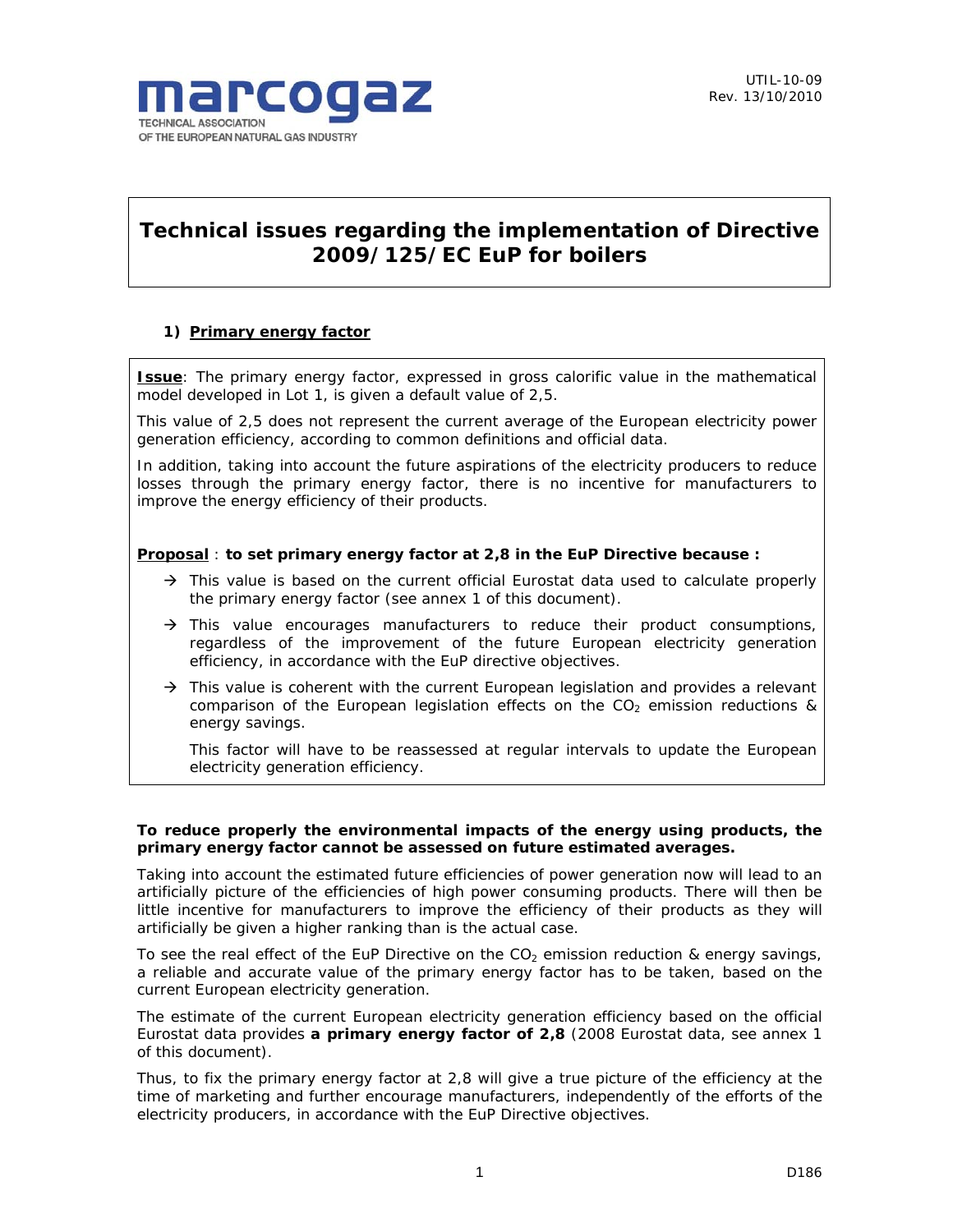### To compare properly the effect of each European Directive on CO<sub>2</sub> emission **reduction & energy savings, coherent and homogeneous reference values shall be used.**

The 2,8 primary energy factor is expressed in gross calorific value (GCV), according to the Eco-boiler math model methodology.

The value of 2,8 in GCV is aligned with the Directive 2006/32/EC on Energy End-Use Efficiency and Energy Services (the primary energy factor is equal to 2,5 in **NCV**  $\approx$  2,8 in GCV).

To be consistent, homogeneous reference values between Directives shall be taken in order to provide a fair and reliable comparison of the European Legislation effects on the  $CO<sub>2</sub>$ emission reduction & energy savings.

### **2) NOx emissions of Gas Heat Pumps**

**Issue**: The NOx limit proposed for Gas Heat Pump (GHP) is 50 mg/kWh. This limit is not suitable for Internal Combustion Engine (ICE) technologies. If this limit is adopted it will exclude ICE gas heat pumps from the European market whereas those technologies are 20% to 30% more efficient than condensing boilers and as efficient as the best available technologies for electrical heat pumps.

**Proposal**: *to set a NOx emission level more suited to ICE Gas Heat Pumps*. Based on the existing experience of the mini cogeneration units using also ICE technology of the same output, this threshold value should be around 350 mg / KWh.

This new threshold will then encourage the growth of GHP on the European market as GHP provides high energy and  $CO<sub>2</sub>$  emission savings in buildings compared with other technologies.

### **With current Industry knowledge and development, solutions to reduce NOx emissions of ICE gas heat pumps to a 50 mg/kWh threshold are not available.**

Gas Heat Pumps provide high efficient solutions for buildings. There are two main technologies for GHP: absorption technologies (chemical compression) and internal combustion engine technologies (based on a mechanical compression).

These technologies are different especially on NOx emission levels. Whereas gas absorption heat pumps can reach the proposed threshold, as they use conventional burner technology, internal combustion engine technologies cannot go down to that level.

ICE GHP is based on lean burn internal combustion engine technology. There is no adapted catalytic solution available today to reduce NOx emissions to the 50 mg/kWh level for lean burn ICEs. Solutions currently developed in the automotive industry are not suitable since they are designed for stochiometric engine technology.

Up to now, GHP manufacturers have worked with gas ICE engine offering the highest energy efficiency and consequently the lowest  $CO<sub>2</sub>$  emissions. Reducing NOx emissions will also lead to a reduction of the engine efficiency and the challenge is to find the best tradeoff on these two parameters.

### **ICE Gas Heat Pumps provide high energy and environmental savings in buildings**

The COP of a Gas Heat Pumps is close to 1,5 on primary energy. This is equivalent to the best available electrical HP technologies on the market.

The heat given off by the combustion engine is a real advantage because it can be used in different ways: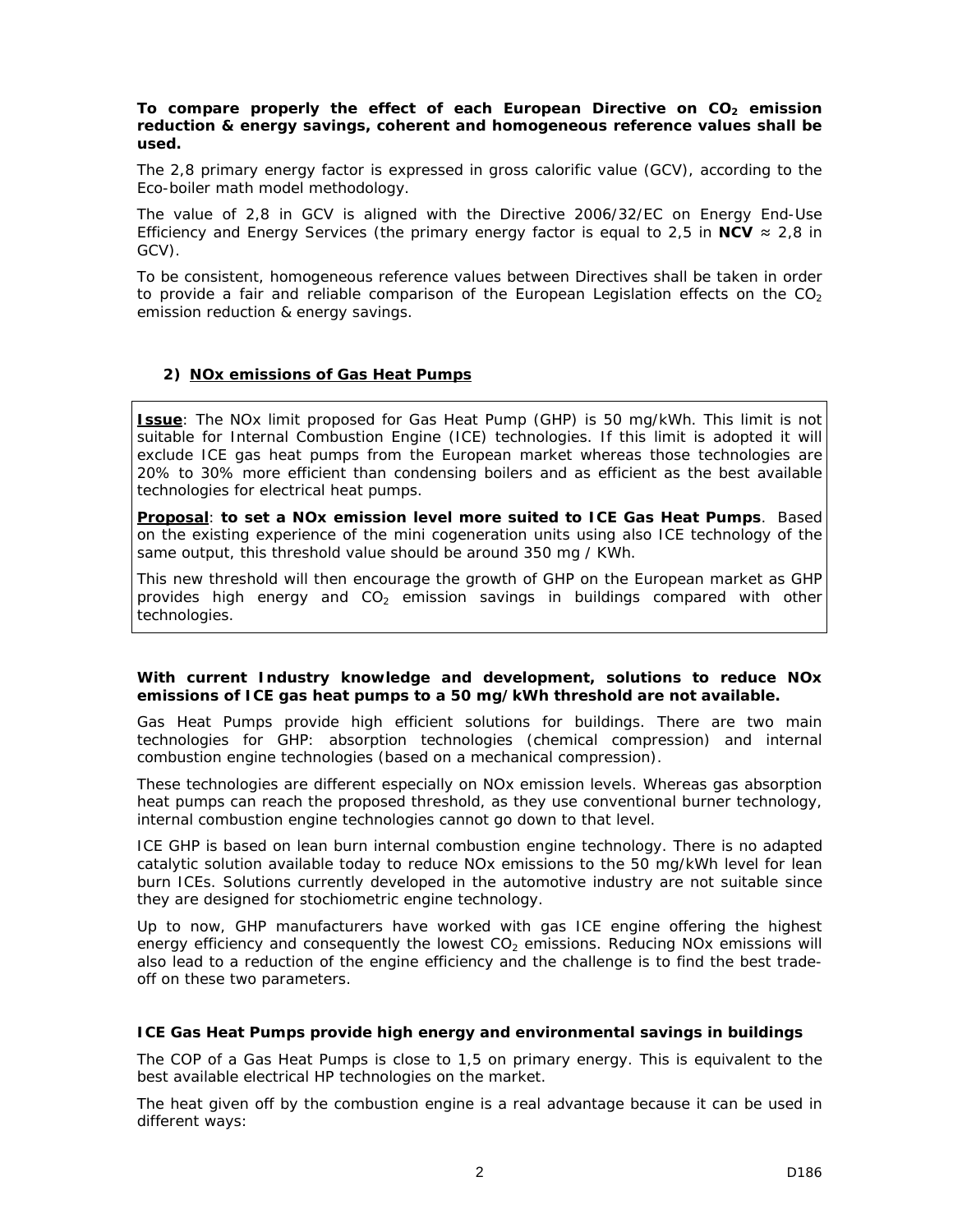- $\rightarrow$  An output power kept constant whatever the outside temperature. The heat produced by the combustion engine is transferred to the heating system. Consequently, the output power of the GHP is kept constant whatever the outside conditions. This is a real advantage compared to electrical HP and many have to use an electrical resistance heater when the outside temperature decreases.
- → **No defrosting**. The combustion engine provides also energy to avoid defrosting and induced energy consumptions.
- → Free production of sanitary hot water. When the outside temperature is above  $7^{\circ}$ C, the heat given off by the combustion engine can be used to produce sanitary hot water. In this case, the overall energy efficiency of the system increases by 15%.

Thanks to those advantages, the annual overall energy efficiency of GHP is 20% to 30% more important than a condensing boiler and is equivalent to the best available technologies of electrical HP. The GHP is a credible solution to provide heating, cooling and sanitary hot water to the most efficient buildings.

### **The GHP technology continuously growth in performance and in reliability.**

Manufacturers work actually on the development of GHP units capable of producing also electricity via a generator linked to the engine. The electricity produced by the GHP can then cover the electricity demand of buildings (lighting for instance).

### **Electrical HP also emits NOx...**

The GHP can be easily compared to an electrical HP because it provides the same functions (heating and cooling). Compared to electrical heat pumps, GHP avoid consumptions of electricity produced at a very low efficiency level by centralised electricity power plants (overall efficiency of 40%).

To fairly compare technologies in terms of NOx emissions, the NOx emissions of the central electricity power plants have to be taken into account (for all electricity-using products).

*The calculations below present the NOx emissions of an electrical HP (annual average COP of 3) when NOx emissions of the electricity power plants are taken into account.* 

- *NOx emissions of central electricity power plants = 991 mg/kWh (European electricity generation, from the official data base EcoInvent).*
- *Electricity distribution loss = 6 %*
- *Annual average COP of an electrical HP = 3 (1,2 in primary energy).*
- $\rightarrow$  Estimation of the average electrical HP NOx emissions = 991 mg/kWh x (1+6%) / *3 = 350 mg/kWh of output power.*

The calculation shows that the NOx emissions of electrical HP are far above the threshold proposed for gas boilers (50 mg/kWh max).

**Conclusions: to fairly compare ICE Gas Heat Pumps to others energy using products, it is proposed to set the NOx threshold of ICE Gas Heat Pumps to a higher value around 350mg/kwh. This relevant threshold will be fixed in such a way that:** 

- **It encourages further the ICE Gas Heat Pumps manufacturers to reduce NOx emissions (the threshold will correspond to the low NOx GHP technologies),**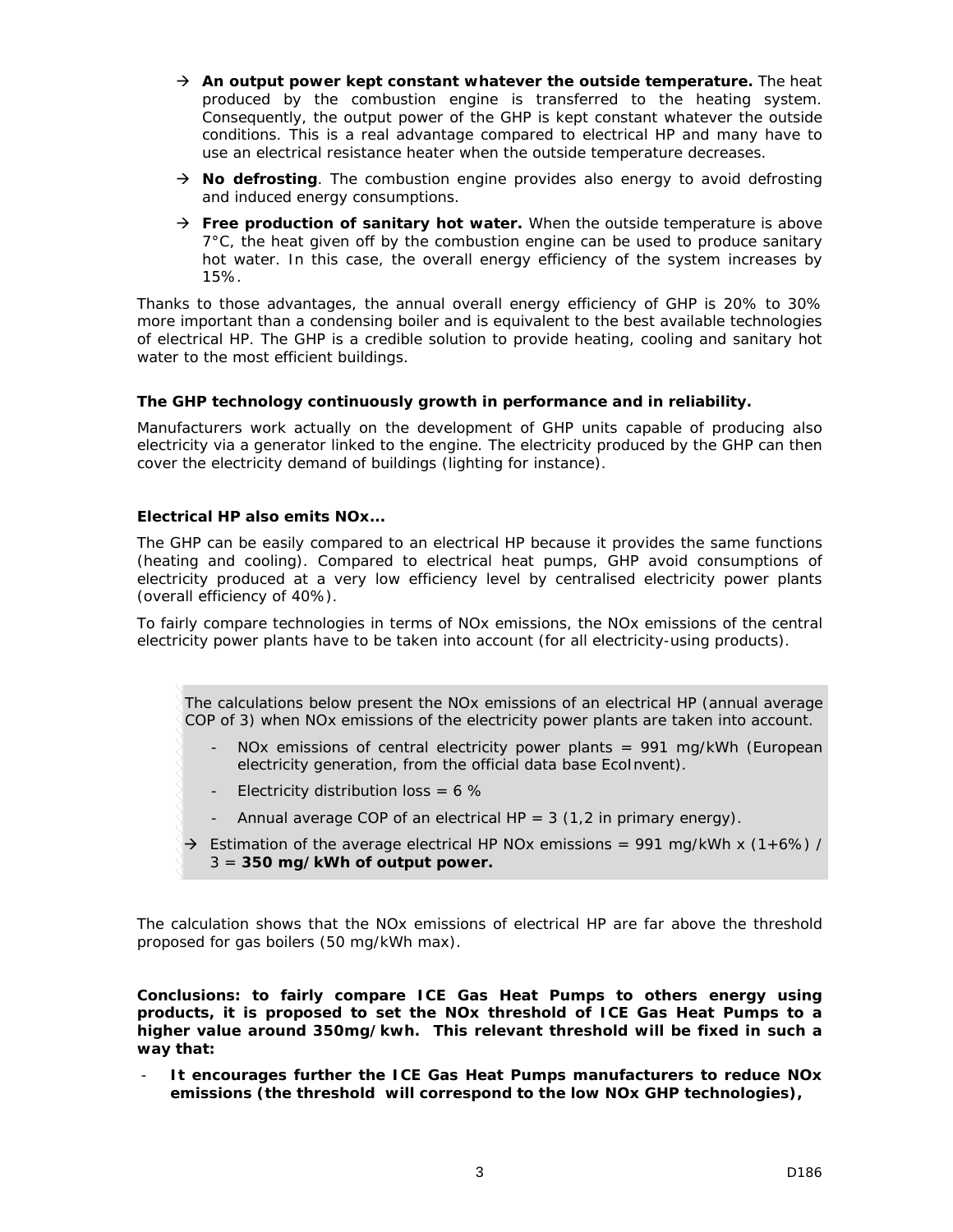- **It provides the best compromise between low NOx emissions and high energy**  efficiency of GHP (low CO<sub>2</sub> emissions). Based on the experience of the mini cogeneration units using also ICE technology of the same output, this threshold value should be around 350 mg / KWh, which would lead to NOx emissions as low as those of the electric heat pumps**,**
- **It encourages the further development of GHP on the European market, as**  GHP provides high energy and CO<sub>2</sub> emission savings in buildings.